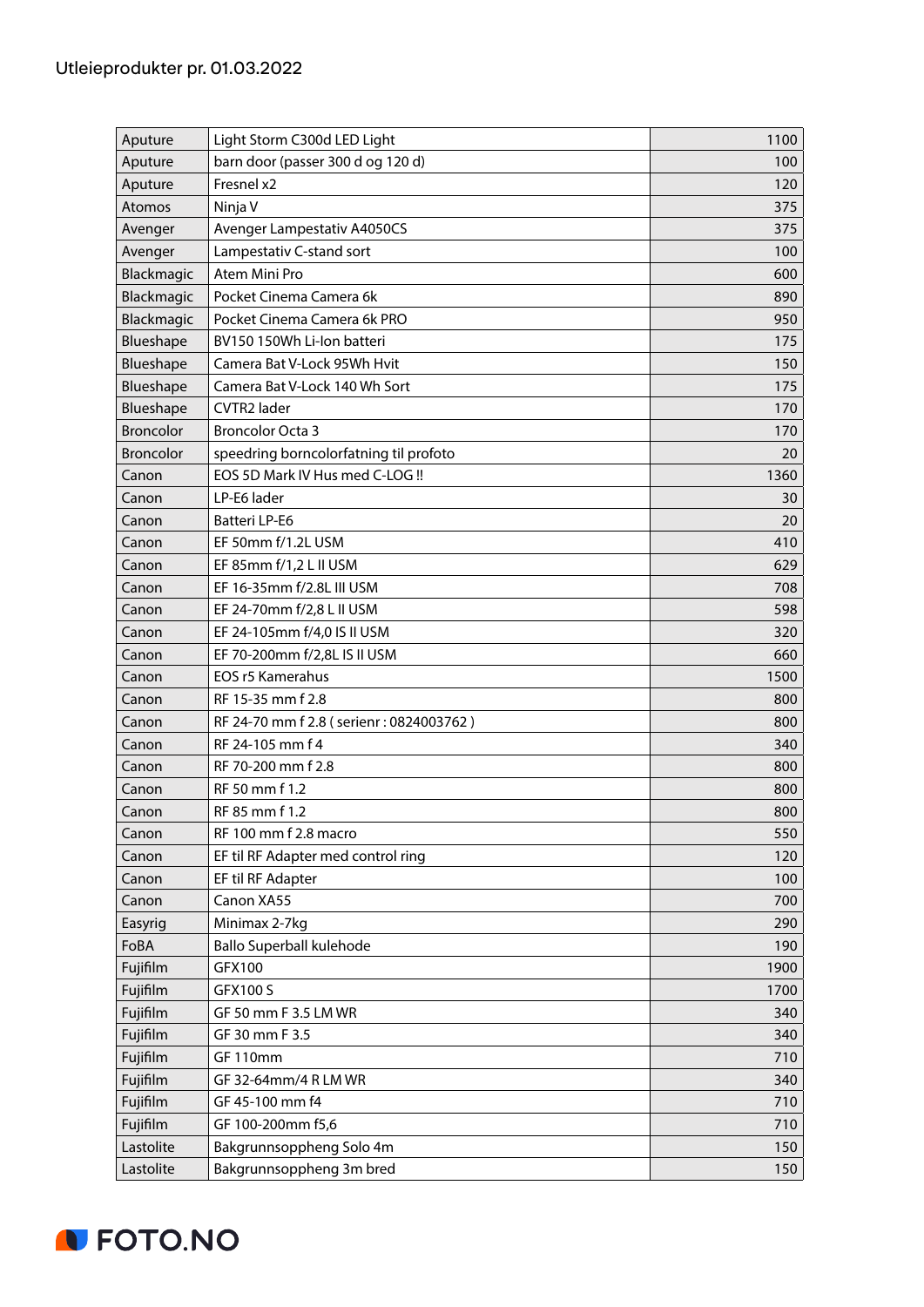| Leofoto   | Videohode VT-20                         | 120  |
|-----------|-----------------------------------------|------|
| Leofoto   | LG-44 ballhead                          | 140  |
| Leofoto   | LN-324 CH Staiv Carbon                  | 190  |
| LupoLight | Superpanel Kit                          | 500  |
| LupoLight | Superpanel Kit (ny model)               | 500  |
| LupoLight | <b>Special Battery for Lupoled</b>      | 50   |
| LupoLight | Batteri-Lader for Lupoled               | 20   |
| Manfrotto | Lampestativ 420CSU Boom Combi           | 160  |
| Manfrotto | Lampestativ 1004BAC Master stativ       | 160  |
| Manfrotto | Lampestativ 1052BAC Compact St          | 140  |
| Manfrotto | Bakgrunnsoppheng - kit                  | 140  |
| Manfrotto | Bakgrunnsstang 272b (kun stang)         | 50   |
| Manfrotto | Sand Bag G100 6kg                       | 50   |
| Manfrotto | Stativ 055                              | 190  |
| Manfrotto | Stativ MT057C3 Carbon                   | 190  |
| Manfrotto | VideoHode MVH502AH Flat                 | 199  |
| Manfrotto | Hode 405 Geared Head                    | 100  |
| Metabones | Canon EF til Sony E-mount adapter       | 165  |
| Metabones | Canon EF til micro four thirds T        | 165  |
| Nanlite   | Forza 300 b                             | 990  |
| Nanlite   | Parabolic 90                            | 150  |
| Nikon     | 105mm f/1,4 E ED AF-S                   | 690  |
| Nikon     | 14-24mm f2,8G ED AF-S                   | 450  |
| Nikon     | Nikkor-Z 35mm f/1.8 TESTWALK            | 490  |
| Nikon     | Nikkor-Z 14-30mm f/4 TESTWALK           | 490  |
| Nikon     | Nikkor-Z 24-70mm f/2,8S TESTWALK        | 990  |
| Panasonic | S <sub>1</sub> H                        | 1100 |
| Panasonic | Lumix S Pro 24-70mm f/2,8 (sp9ja102208) | 590  |
| Profoto   | TBYB B10 x pluss AirTTL Duo Kit         | 1250 |
| Profoto   | TBYB B10 x AirTTL Duo Kit               | 1100 |
| Profoto   | TBYB B10 pluss AirTTL Duo Kit           | 1100 |
| Profoto   | TBYB B10 AirTTL Duo Kit                 | 990  |
| Profoto   | <b>B10 AirTTL</b>                       | 550  |
| Profoto   | Batteri b10                             | 25   |
| Profoto   | B1X 500 AirTTL                          | 650  |
| Profoto   | Batteri B1(B1x Lithium Ion              | 50   |
| Profoto   | Lader B1/x                              | 50   |
| Profoto   | A1 AirTTL-C til Canon                   | 300  |
| Profoto   | A1 AirTTL-N til Nikon                   | 300  |
| Profoto   | A1 Soft Bounce                          | 48   |
| Profoto   | Batteri A1/A1x                          | 30   |
| Profoto   | D2 Duo 500/500 AirTTL kit               | 830  |
| Profoto   | Air Remote TTL-Canon                    | 135  |
| Profoto   | Air Remote TTL-F Fuji                   | 135  |
| Profoto   | Air Remote TTL-Nikon                    | 135  |
| Profoto   | Air Remote TTL-S Sony                   | 135  |
| Profoto   | Air remote avansert sendere             | 125  |

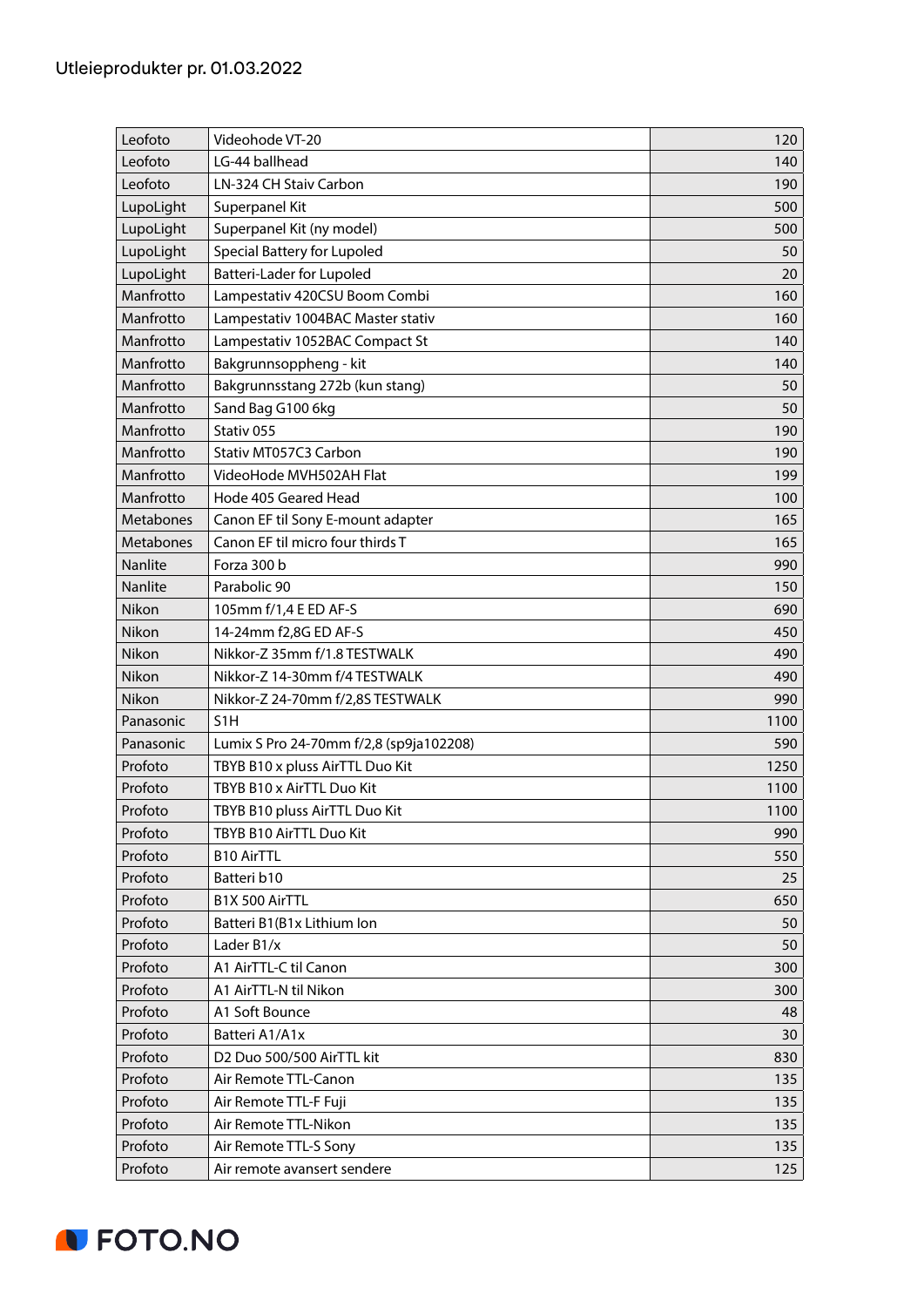| Profoto    | Air Sync                                              | 25          |
|------------|-------------------------------------------------------|-------------|
| Profoto    | Connect AirTTL Canon/Sony/Nikon/FujiFilm/Olympus TBYB | 110         |
| Profoto    | HR Softbox 1 x 4'RF                                   | 125         |
| Profoto    | HR Softbox 1 x 6'RF                                   | 142         |
| Profoto    | HR Softb.2 x3'RF (60x90 cm)                           | 157         |
| Profoto    | HR Softb.3 x4'RF (90x120)                             | 138         |
| Profoto    | HR Softbox Octa 3'                                    | 173         |
| Profoto    | HR Softbox Octa 4                                     | 218         |
| Profoto    | Pro Speedring inkl. monterings                        | 20          |
| Profoto    | Umbrella Diffusor L                                   | 80          |
| Profoto    | Umbrella Diffusor XL                                  | 88          |
| Profoto    | Paraply deep XL, sølv 1,65 m                          | 145         |
| Profoto    | Paraply deep XL, White 1,65 m                         | 145         |
| Profoto    | Paraply Deep L White                                  | 135         |
| Profoto    | Paraply XL, sølv 1,65 m                               | 145         |
| Profoto    | White Umbrella Smal                                   | 100         |
| Profoto    | White Umbrella Medium                                 | 120         |
| Profoto    | White Umbrella Large                                  | 120         |
| Profoto    | SilverUmbrella medium                                 | 120         |
| Profoto    | SilverUmbrella Large                                  | 135         |
| Profoto    | Umbrella Deep Translucent L                           | 60          |
| Profoto    | Honeycomb Grid 5°                                     | 40          |
| Profoto    | Honeycomb Grid 10°                                    | 40          |
| Profoto    | Grid- and Filterholder                                | 188         |
| Profoto    | Barn-door 4-sided                                     | 188         |
| Profoto    | Narrow-Beam Reflector 32°,                            | 100         |
| Profoto    | Magnum Reflector, 337mm                               | 250         |
| Profoto    | <b>Widezoom Reflector</b>                             | 108         |
| Profoto    | Softlight Reflector Hvit                              | 250         |
| Profoto    | Tele-Zoom Reflector                                   | 150         |
| Profoto    | <b>Standard Zoom Reflector</b>                        | 50          |
| <b>RED</b> | <b>Station Red Mini-Mag</b>                           | 50          |
| <b>RED</b> | MINI-MAG 480GB                                        | 600         |
| <b>RED</b> | MINI-MAG 512GB                                        | 600         |
| Reflecta   | DigitDia Evolution                                    | 1000,- uken |
| Reflecta   | Super 8 skanner                                       | 500,- uken  |
| Røde       | Boompole Mikrofonoarm 0,8-3m                          | 145         |
| Røde       | Mikrofon Videomic Rycote                              | 180         |
| Røde       | Mikrofon VideoMic NTG-1                               | 190         |
| Sennheiser | Mikrofon MKE 600 Video                                | 200         |
| Sennheiser | Mikrofonsett AVX-835                                  | 290         |
| Sennheiser | Mikrofon Mikrofonsett AVX-MKE2 Set-3-E                | 340         |
| Sennheiser | BA-30 Oppladbar batteripakke                          | 20          |
| Sennheiser | BA-10 Oppladbar batteripakke                          | 20          |
| Sigma      | Sigma Konverter MC-21 for EF - L-Mount                | 160         |
| Sigma      | Sigma 35mm F/1,2 DG DN ART L-mount                    | 690         |